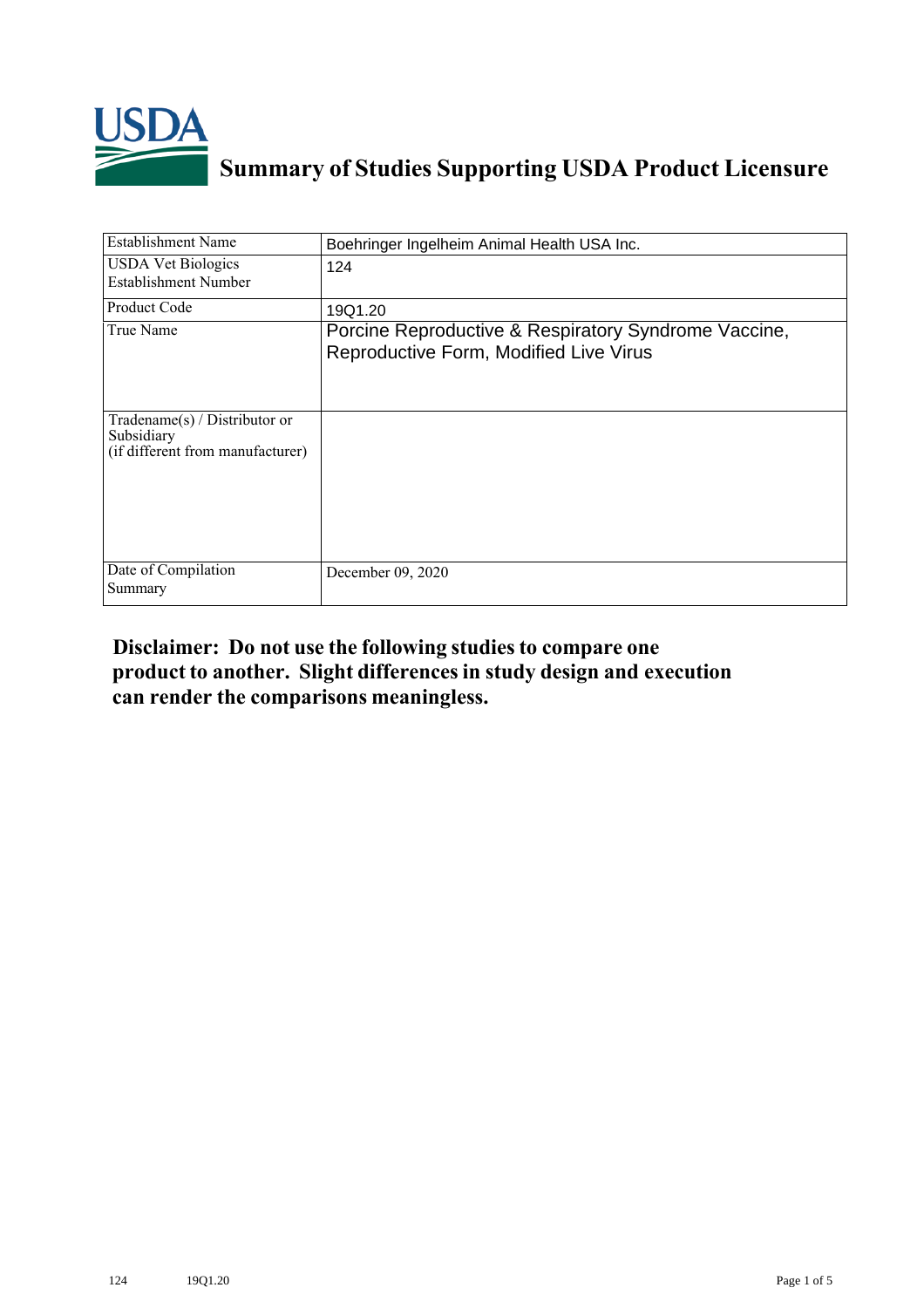| <b>Study Type</b>             | Efficacy                                                                                                                                                                                                                                                                                                                    |
|-------------------------------|-----------------------------------------------------------------------------------------------------------------------------------------------------------------------------------------------------------------------------------------------------------------------------------------------------------------------------|
| <b>Pertaining to</b>          | Porcine Reproductive and Respiratory Syndrome Virus (PRRS)                                                                                                                                                                                                                                                                  |
| <b>Study Purpose</b>          | Demonstration of efficacy against the reproductive form of PRRS                                                                                                                                                                                                                                                             |
|                               | disease                                                                                                                                                                                                                                                                                                                     |
| <b>Product Administration</b> | Administration of one dose intramuscularly                                                                                                                                                                                                                                                                                  |
| <b>Study Animals</b>          | Ten gilts, divided into 5 vaccinates and 5 controls                                                                                                                                                                                                                                                                         |
| <b>Challenge Description</b>  | Pregnant gilts were challenged with PRRS virus 88 days after<br>insemination                                                                                                                                                                                                                                                |
| Interval observed after       | Through parturition for sow and piglet condition                                                                                                                                                                                                                                                                            |
| challenge                     |                                                                                                                                                                                                                                                                                                                             |
| <b>Results</b>                | Study data were evaluated by USDA-APHIS prior to product<br>licensure and met regulatory standards for acceptance at the time<br>of submission. No data are published because this study was<br>submitted to USDA-APHIS prior to January 1, 2007, and APHIS<br>only requires publication of data submitted after that date. |
| <b>USDA Approval Date</b>     | July 8, 1996                                                                                                                                                                                                                                                                                                                |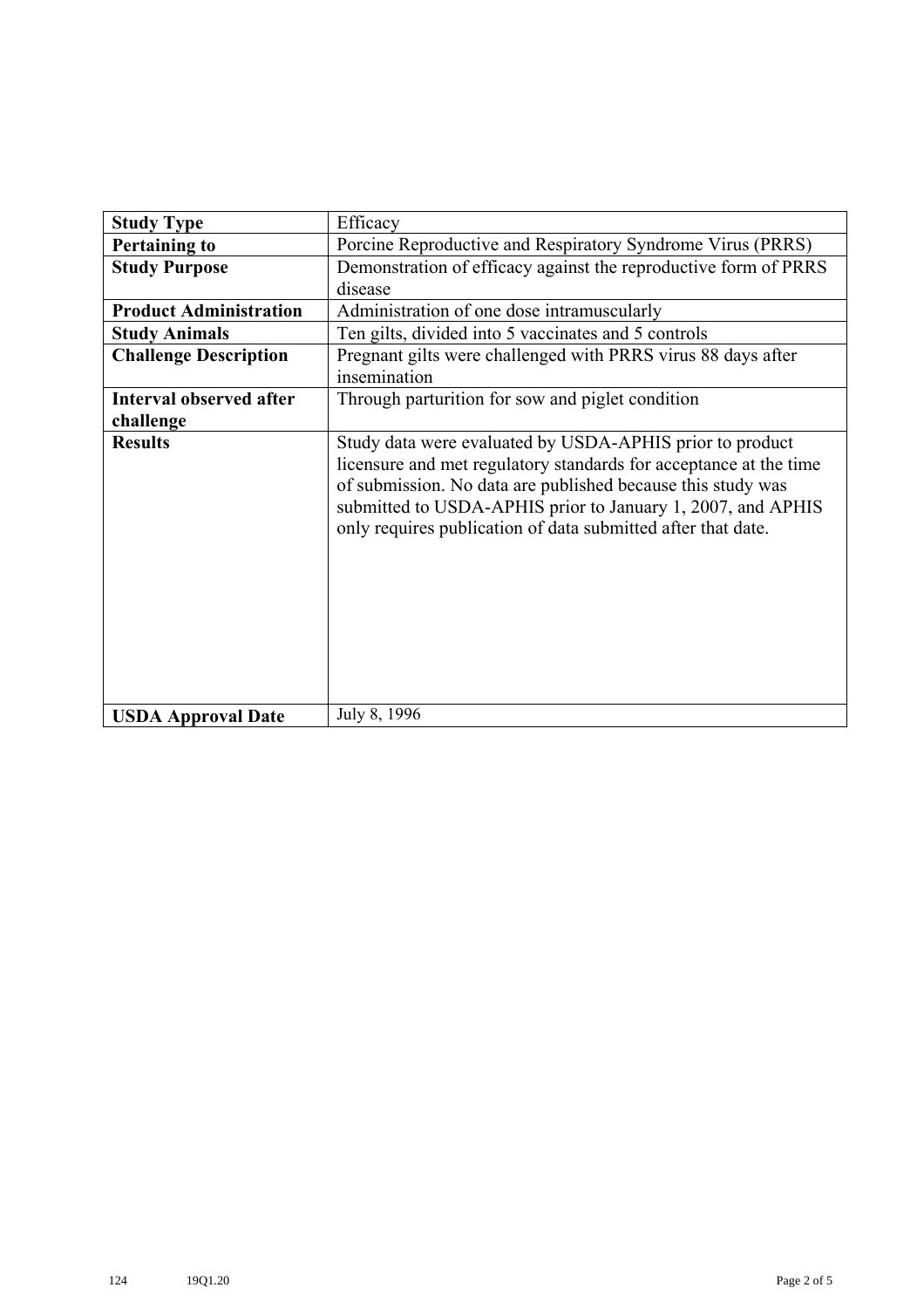| <b>Study Type</b>              | Efficacy                                                                                                                                                                                                                                                                                                                    |
|--------------------------------|-----------------------------------------------------------------------------------------------------------------------------------------------------------------------------------------------------------------------------------------------------------------------------------------------------------------------------|
| <b>Pertaining to</b>           | Porcine Reproductive and Respiratory Syndrome Virus (PRRS)                                                                                                                                                                                                                                                                  |
| <b>Study Purpose</b>           | Demonstration of efficacy against the reproductive form of PRRS                                                                                                                                                                                                                                                             |
|                                | disease                                                                                                                                                                                                                                                                                                                     |
| <b>Product Administration</b>  | Administration of one dose intramuscularly                                                                                                                                                                                                                                                                                  |
| <b>Study Animals</b>           | 12 pre-breeding sows, divided into 8 vaccinates and 4 controls                                                                                                                                                                                                                                                              |
| <b>Challenge Description</b>   | Challenged with PRRS 118 days after vaccination (90 days of<br>gestation)                                                                                                                                                                                                                                                   |
| <b>Interval observed after</b> | Through parturition for sow and piglet condition                                                                                                                                                                                                                                                                            |
| challenge                      |                                                                                                                                                                                                                                                                                                                             |
| <b>Results</b>                 | Study data were evaluated by USDA-APHIS prior to product<br>licensure and met regulatory standards for acceptance at the time<br>of submission. No data are published because this study was<br>submitted to USDA-APHIS prior to January 1, 2007, and APHIS<br>only requires publication of data submitted after that date. |
| <b>USDA Approval Date</b>      | October 6, 1995                                                                                                                                                                                                                                                                                                             |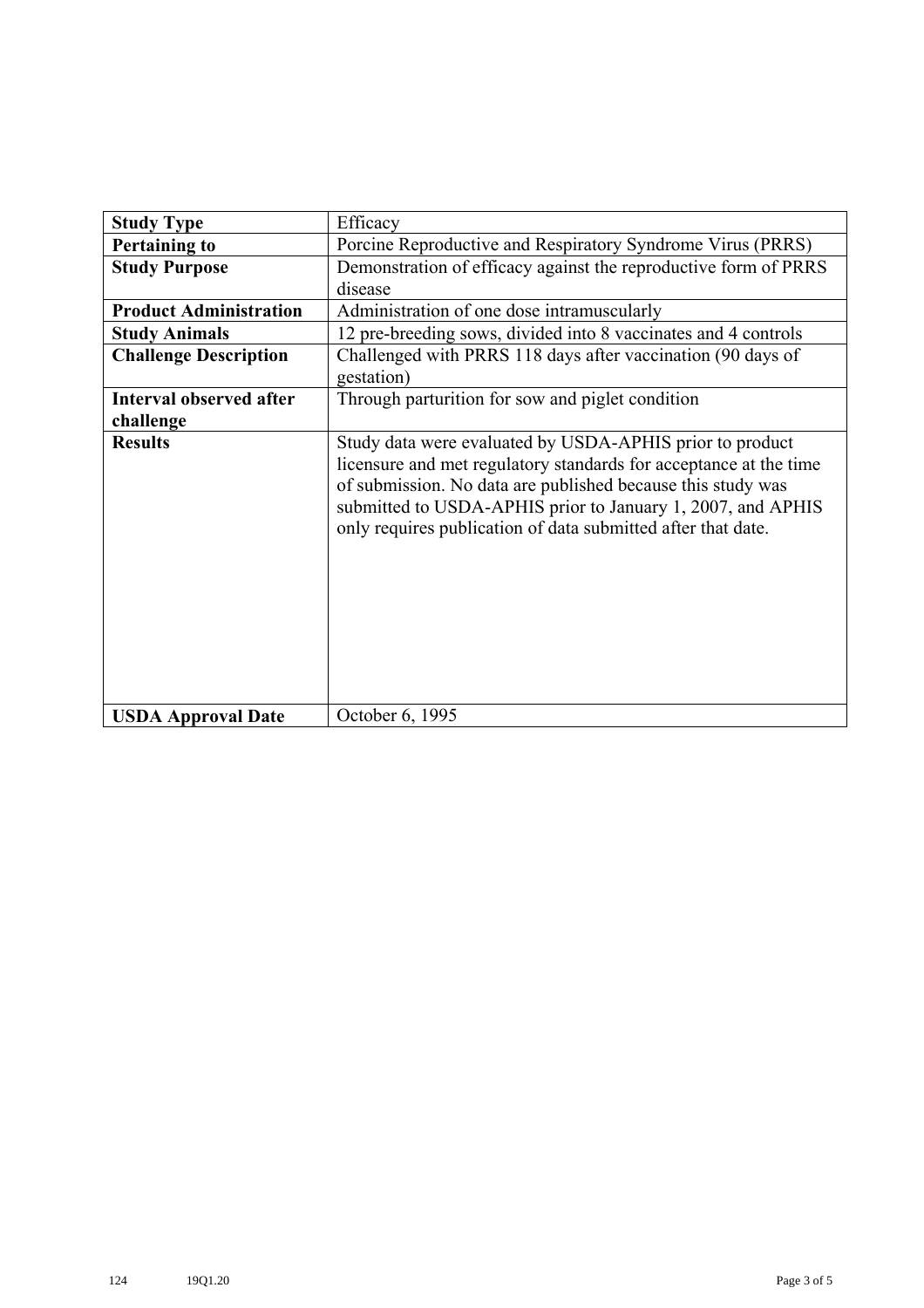| <b>Study Type</b>              | Safety                                                                                                                                                                                                                                                                                                                      |
|--------------------------------|-----------------------------------------------------------------------------------------------------------------------------------------------------------------------------------------------------------------------------------------------------------------------------------------------------------------------------|
| <b>Pertaining to</b>           | Porcine Reproductive and Respiratory Syndrome Virus (PRRS)                                                                                                                                                                                                                                                                  |
| <b>Study Purpose</b>           | Demonstrate safety of product in non-pregnant gilts/sows under                                                                                                                                                                                                                                                              |
|                                | typical field conditions                                                                                                                                                                                                                                                                                                    |
| <b>Product Administration</b>  | Administration of one dose intramuscularly                                                                                                                                                                                                                                                                                  |
| <b>Study Animals</b>           |                                                                                                                                                                                                                                                                                                                             |
| <b>Challenge Description</b>   |                                                                                                                                                                                                                                                                                                                             |
| <b>Interval observed after</b> |                                                                                                                                                                                                                                                                                                                             |
| challenge                      |                                                                                                                                                                                                                                                                                                                             |
| <b>Results</b>                 | Study data were evaluated by USDA-APHIS prior to product<br>licensure and met regulatory standards for acceptance at the time<br>of submission. No data are published because this study was<br>submitted to USDA-APHIS prior to January 1, 2007, and APHIS<br>only requires publication of data submitted after that date. |
| <b>USDA Approval Date</b>      | July 8, 1996                                                                                                                                                                                                                                                                                                                |